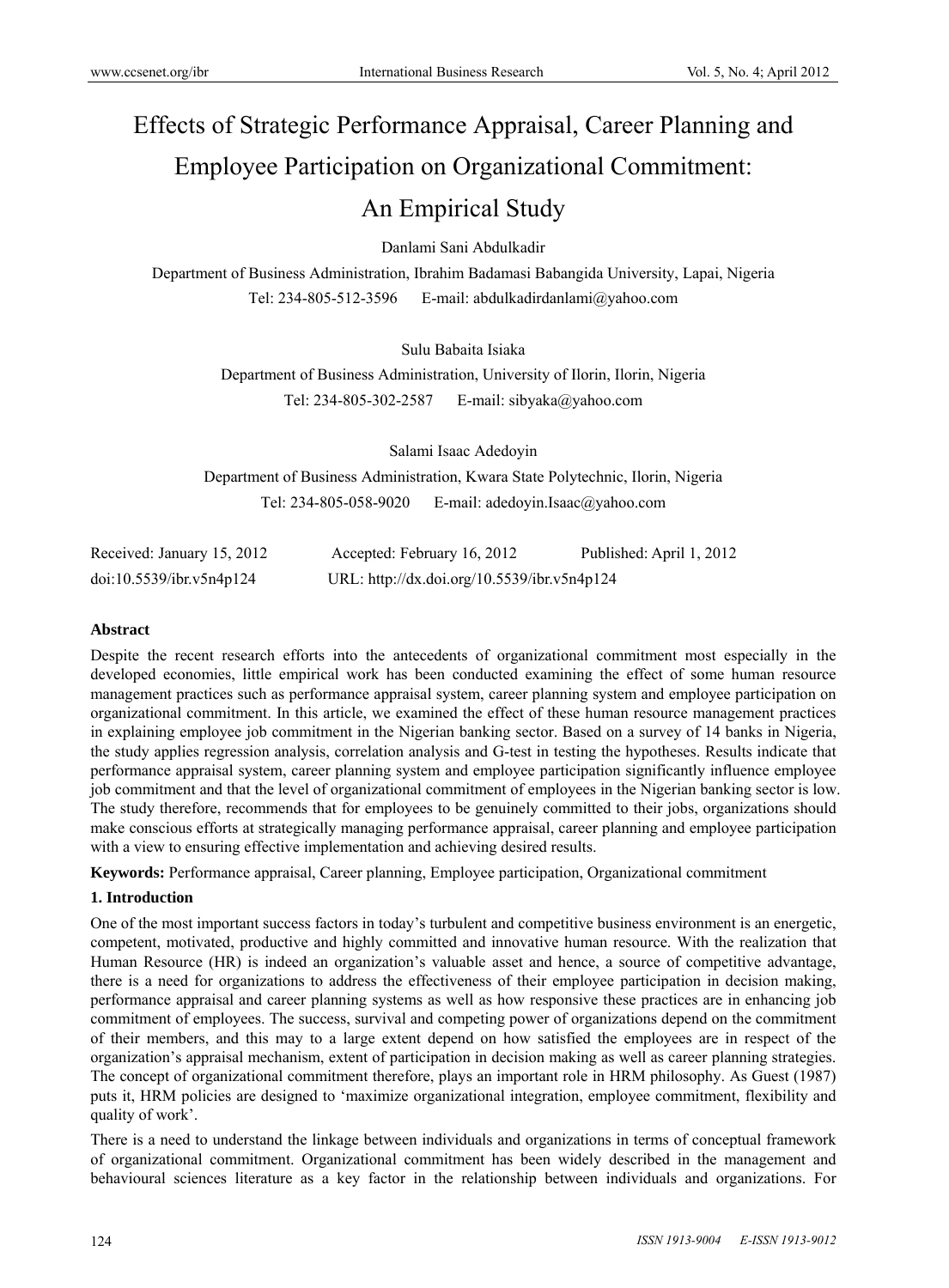example, it has been described as the factor that promotes the attachment of the individual to the organization (Raju & Srivastava, 1994). Employees who willingly continue their association with the organization and devote considerable effort to achieving organizational goals could therefore, be regarded as been committed to the organization.

The issue of organizational commitment takes on increased importance due to its link with propensity to leave and turnover (Brown & Peterson, 1993). While there have been many proposed antecedents to organizational commitment, human resource management practices such as: employee participation, performance appraisal and career planning systems have received little or no attention in determining the precursors of organizational commitment. Hence, the broad objective of this study is to examine the effect of strategic performance appraisal, career planning systems and employee participation on organizational commitment of banks' employees in Nigeria. Other specific objectives of the study are to: (i) examine the extent of job commitment of banks' employees in Nigeria and (ii) examine the degree of relationships between organizational commitment and employee participation, performance appraisal and career planning systems in the Nigerian banking sector.

## **2. Literature Review**

## *2.1 Theoretical Framework*

## 2.1.1 Organizational Commitment

Organizational commitment is the relative strength of the individual's identification with, and involvement in, a particular organization. It consists of three factors as highlighted by Armstrong (2006):

- i. a strong desire to remain a member of the organization;
- ii. a strong belief in, and acceptance of, the values and goals of the organization; and
- iii. a readiness to exert considerable effort on behalf of the organization.

An alternative definition of organizational commitment emphasizes the importance of emotions, costs and personal values in creating commitment. Meyer and Allen (1993) identified and defined three components of organizational commitment as follows:

- i. Affective Commitment
- ii. Continuance Commitment
- iii. Normative Commitment

These three components of commitment are alternatively described by Brief (1998) as the product of (i) emotional attachments (affective commitment), (ii) the costs of leaving, such as losing attractive benefits or seniority (continuance commitment) and (iii) the individual personal values (normative commitment).

According to Meyer and Allen (1993), affective commitment is concerned with employees' attachment to, identification with and involvement in the organization. It therefore, follows that; affective commitment to the organization could be characterized by a sharing the values, a desire to maintain membership and working without any expectations for the benefit of the organization. In consequence of the affective commitment, employees want to maintain their memberships in the organization (Dawley et al., 2005). Affective commitment refers to feelings of belonging and sense of attachment to the organization and it has been related to personal characteristics, organizational structures, and work experiences, for example; pay, supervision, role clarity and skill variety (Hartmann, 2000).

Continuance commitment on the other hand refers to employees' assessment of whether the costs of leaving the organization are greater than the costs of staying. Employees who perceive that the costs of leaving the organization are greater than the costs of staying remain because they need to. In other words, individuals do not leave a company for fear of losing their benefits, taking a pay cut, and not being able to find another job (Murray et al., 1991).

Normative commitment refers to an employee's feelings of obligation to remain with the organization. According to Meyer and Allen's (1991), the individual commits to and remains with an organization because of feelings of obligation. These feelings may be derived from many sources. For example, the organization may have invested resources in training an employee who then feels a 'moral' obligation to put forth effort on the job and stay with the organization to 'repay the debt.' It may also reflect an internalized norm, developed before the person joins the organization through family or other socialization processes, that one should be loyal to one's organization.

## 2.1.2 Performance Appraisal System

Virtually all organizations have some formal or informal means of appraising their employees' performance. Dessler (2008) defined performance appraisal as any procedure that involves (i) setting work standards, (ii) assessing the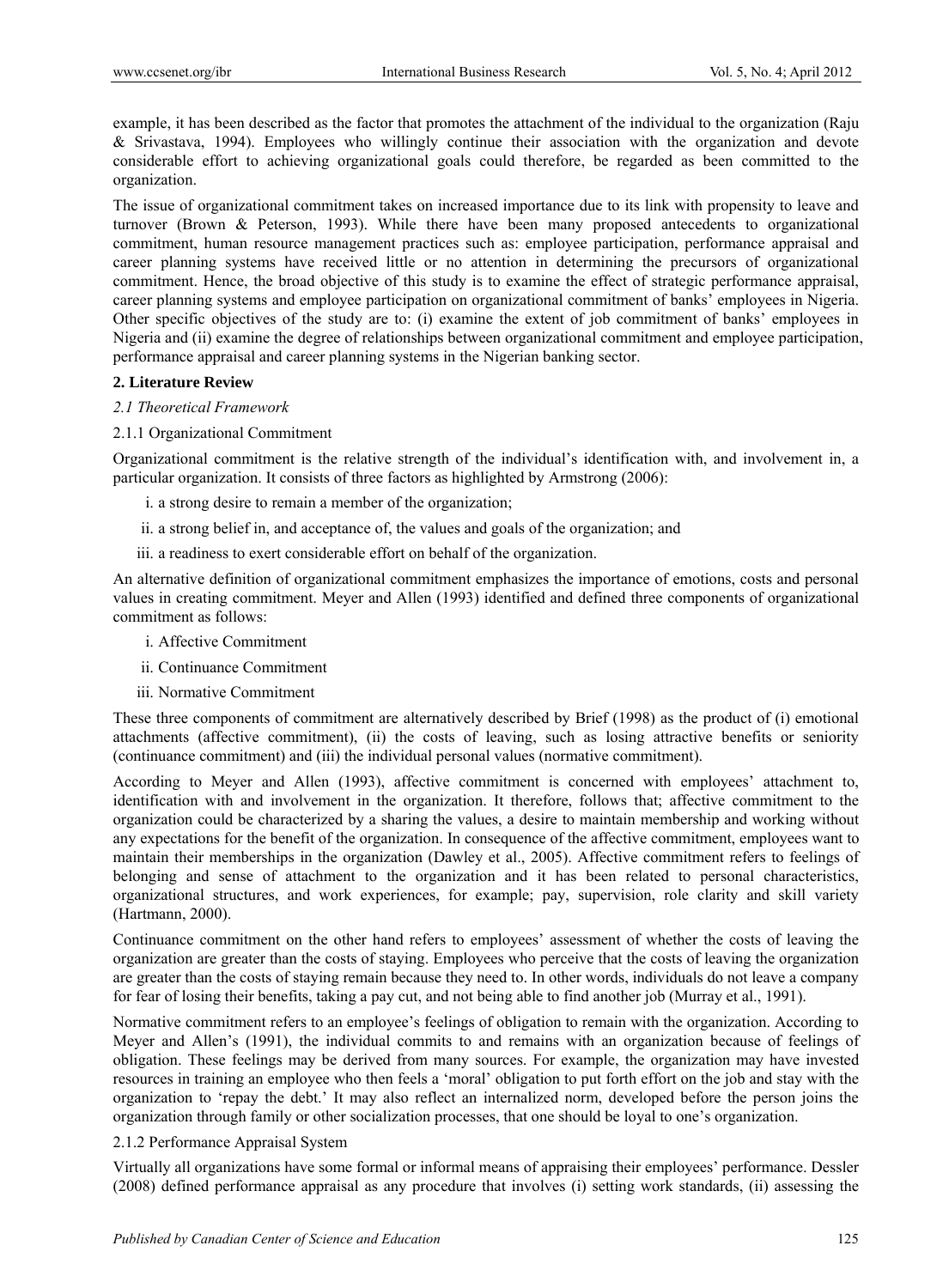employee's actual performance relative to those standards, and (iii) providing feedback to the employee with the aim of motivating him or her to eliminate performance deficiencies or to continue to perform above par.

Organizations can therefore, monitor the development of desired employee attitudes and behavious through the use of the appraisal mechanisms. This appraisal-based information could be used for changing the selection and training practices to select and develop employees with the desired behavious and attitudes. However, the effectiveness of skilled employees will be limited unless they are motivated to perform their jobs.

## 2.1.3 Career Planning System

Career planning is the deliberate process through which someone becomes aware of his or her personal skills, interests, knowledge, motivations, and other characteristics; acquires information about opportunities and choices; identifies career-related goals; and establishes action plans to attain specific goals (Dessler, 2008). A well-functioning career planning system may encourage employees to take more responsibility for their own development, including the development of the skills viewed as critical in the company (Doyle, 1997). A well-planned career development system along with internal advancement opportunities based on merit, results in high motivation among employees, which has an impact on firm performance (Milkovich & Boudreau, 1998).

#### 2.1.4 Employee Participation

Participation is about employees playing a greater role in the decision making process. It is an arrangement that ensure that employees are given the opportunity to influence management decisions and to contribute to the improvement of organizational performance (Armstrong, 2006). The degree of participation by non-managerial employees in decision making varies from one organization to another. Studies have however shown that employee participation is positively related to performance, satisfaction, and productivity of an employee (Pfeffer, 1994; Verma, 1995). The purposes of employee participation have been defined by Marchington et al. (2001) as:

- a. articulation of individual dissatisfaction to rectify a problem with management or prevent deterioration of relations;
- b. expression of collective organization to provide a countervailing source of power to management;
- c. contribution to management decision making to seek improvements in work organization, quality and productivity; and
- d. demonstration of mutuality and cooperative relations to achieve long term viability for the organization and its employees.

#### *2.2 Previous Research*

Studies linking performance appraisal, career planning and employee participation with organizational commitment are relatively too scanty. Hence, in this study, we presented some empirical findings linking organizational commitment with some related constructs or concepts such as leadership styles, intention to leave and job satisfaction.

Human resources management practices, leadership styles and trust within the organization are some of the organizational factors that have been associated with organizational commitment (Meyer & Allen, 1997).

In nine studies involving 2 734 persons, Dunham et al. (1994) examined how participatory management and supervisory feedback influenced employee levels of affective, continuance, and normative commitment. The researchers found that when supervisors provided feedback about performance and allowed employees to participate in decision-making, employee levels of affective commitment was stronger than both continuance and normative. That is, employees indicated staying with the organization was more related to wanting to, rather than needing to or feeling they ought to.

In a study of 238 nurses, Cohen (1996) investigated the relationship between affective, continuance, and normative commitment and the following other types of commitment: work involvement, job involvement, and career commitment. Findings revealed that affective commitment was more highly correlated with all the other types of commitment. In other words, employees who remained with the organization because they wanted to were more likely to exhibit higher levels of commitment to their work, their job, and their career.

Importance of training in developing committed employees cannot be ignored. Training generates a feeling of belonginess among employees. Likewise executive development programme also seems to be a platform of producing committed employees. Lam and Zhang (2003) conducted a study and found that expectations are normally unmet, and job characteristics, training and development, and compensation and fairness are related to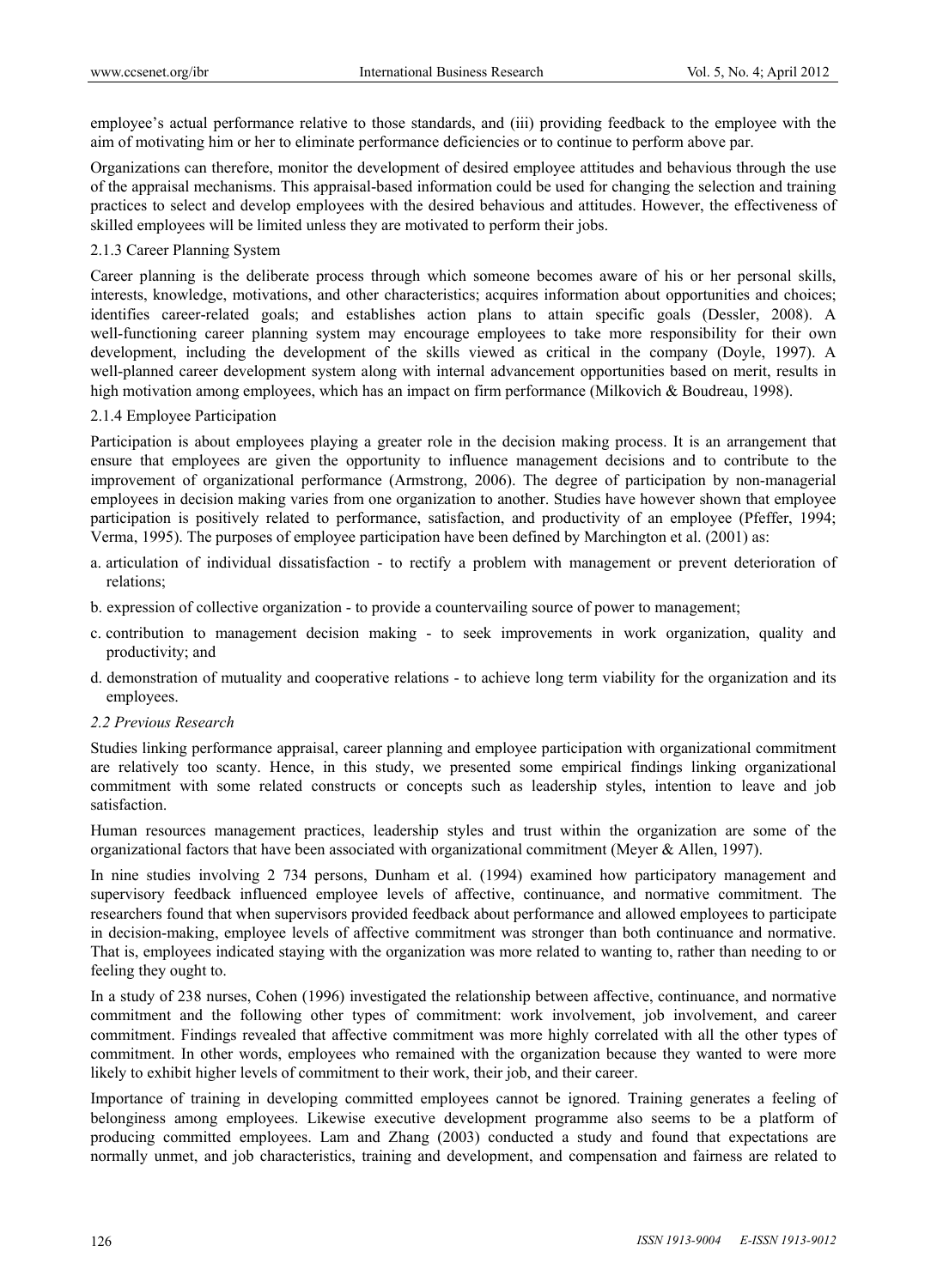satisfaction and commitment. Loui (1995) also found that commitment was significantly related to trust, job involvement, and job satisfaction.

Blau (1985) examined the relationship between leadership style and commitment and found that a consideration leadership style was found to have a greater influence than task-oriented style on commitment. Organizational commitment provides a platform to employees in terms of staying in the organization. Mueller et al. (1994) found that organizational commitment is a better predictor of intention to stay and thus turnover intentions than job satisfaction.

Taunton et al. (1997) reported an indirect relationship between organizational commitment and turnover intentions and stated that organizational commitment was a stronger predictor of turnover intentions than job satisfaction in their causal model.

Moynihan et al. (2000) hypothesized that job satisfaction and affective commitment would positive association with general performance and leadership while continuance commitment would exhibit a negative association. As predicted, job satisfaction associated positively with performance, though not with leadership. Continuance commitment negatively associated with both performance and leadership. Increased organizational commitment has also been positively associated with valuable organizational outcomes, including job performance ratings, decreased intention to search for new jobs and reduced turnover intentions (Bergmann et al., 2000).

Few behavioral scientists believe that for generating commitment organizational support is also a key factor. Yoona (2002) proposed a new dual-process model of organizational commitment. The model stipulates that overall job satisfaction and perceptions of organizational support are key emotional and cognitive processes that mobilize commitment in the workplace. The model also suggests that the feelings of job satisfaction and perceptions of organizational support operate through independent channels to mediate the impact of work experiences on organizational commitment.

Irving et al. (1997) investigated the relationship between affective, continuance, and normative commitment and the outcome measures of job satisfaction and turnover intentions. Total participants for the study included 232 employees. Results revealed that job satisfaction was positively related to both affective and normative commitment. However, job satisfaction was negatively related to continuance commitment. All three types of commitment were negatively related to turnover intentions, with continuance commitment having the strongest negative relationship.

Cohen and Kirchmeyer (1995) undertook a study to investigate the relationship between affective, continuance, and normative commitment and the non-work measure of resource enrichment. Their participants included 227 nurses from two hospitals. The researchers found positive relationships between resource enrichment and both affective and normative commitment. However, the relationship between continuance commitment and resource enrichment was negative. In effect, employees who were staying with the organization because they wanted to or felt they ought to, indicated higher involvement and enjoyment with work activities. Whereas, employees who were staying with the organization because they felt they needed to indicated less involvement and dissatisfaction with work activities.

## **3. Conceptual Framework and Hypotheses Development**

Based on the above literature on performance appraisal, career planning, employee participation and organizational commitment, the following model was developed. The cornerstone of the model is tied around the fact that effective performance appraisal, career planning, employee participation would lead to an increased level of employee job commitment. The model is presented in Figure 1.

In order to achieve the objectives designed for this study, the following research hypotheses are stated in their null form based on the revelations in the review of literature concerning performance appraisal, career planning, employee participation and organizational commitment:

## *Hypothesis One*:

Performance appraisal, career planning and employee participation have no significant effect on organizational commitment.

## *Hypothesis Two*:

The level of organizational commitment in the Nigerian banking sector is low.

## *Hypothesis Three*:

There is no significant relationship between organizational commitment and performance appraisal, career planning and employee participation.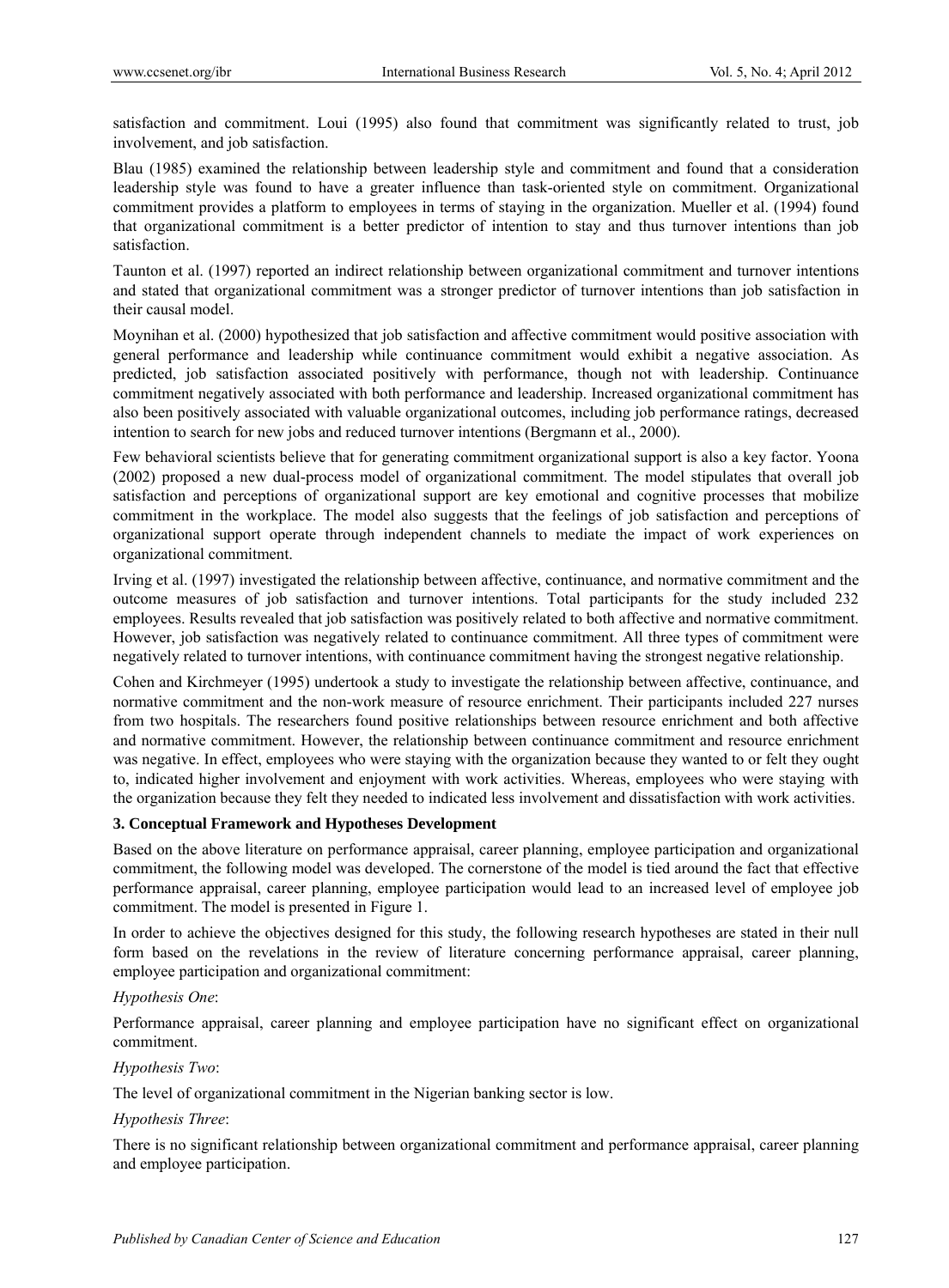## **4. Methodology**

## *4.1 Population and Sampling Technique*

The population of the study is made up of the 24 mega banks in Nigeria. The study specifically made use of a sampling frame consisting of 21 banks that were quoted on the Nigerian Stock Exchange (NSE) as at  $1<sup>st</sup>$  May, 2011. The sample size of the study was computed to be 19 banks using the formula as suggested by Guilford and Flruchter (1973) for estimating sample size. Using simple random sampling technique, data was collected through the use of a structured questionnaire.

The unit of analysis in this study was the firm and multi-rater response approach was adopted. Three questionnaires were therefore sent to each company and address to the head of HR department who was required to be one of the respondents. Since the unit of analysis is the firm, the scores for each variable were aggregated and average over the three respondents for each company. For companies where the number of expected respondents is less than three, the average scores of the actual respondents were taken for each variable.

## *4.2 Analytical Techniques*

Data collected was subjected to descriptive statistics, correlational analysis and multiple regression analysis. In order to gain perspectives into the socio-economic and demographic characteristics of respondents, frequency distribution of responses was calculated. G-test was used in ascertaining whether or not there is a significant difference between the observed level of organizational commitment and their expected values. While regression analysis was used to determine the predictor powers of performance appraisal, career planning and employee participation on organizational commitment, correlation analysis on the hand was used to show the relationship between the dependent and independent variables.

## *4.3 Measures*

In this study, items used to operationalize performance appraisal, career planning, employee participation and organizational commitment were from previous validated measures and refined by the author to suit the purpose of this study.

Organizational commitment was measured using Meyer and Allen's (1997) Organizational Commitment Questionnaire (OCQ). It was modified by the author to suit the present study. Overall, organizational commitment was measured by an instrument having 15 items, each rated on a 5-point scale.

Performance appraisal, career planning and employee participation were all measured using previously validated scales (Singh, 2004; Som, 2008; Abdulkadir, 2012).

Performance appraisal was measured through an 8-item scale. The respondents were asked to indicate the extent to which performance is evaluated on the basis of quantifiable results and usage of performance appraisal data. In other words, they were to indicate on a scale of 1 'strongly disagree' to 5 'strongly agree' their agreement with some performance appraisal system practices in their organizations. A sample item was '*performance of the employees is measured on the basis of objective quantifiable results*'.

Career planning system variable was measured by an instrument having 7 items, each rated on a 5-point scale. The respondents were asked to indicate on a scale of 1 'strongly disagree' to 5 'strongly agree' the clarity and usage of career planning system in their organizations. A sample item is '*our company provides clear career path information to employees*'.

Employee participation was measured through a 3-item scale. The respondents were asked to indicate on a scale of 1 'strongly disagree to 5 'strongly agree' the extent to which superiors allow employees to participate in operations decisions as well as the opportunity given to suggest improvements in the way things are done. A sample item is '*employees in this company are provided opportunity to suggest improvements in the ways things are done*'.

## *4.4 The Study Model*

The study model which was based on the study's conceptual framework is presented below:

*Organizational Commitment = f(Performance Appraisal, Career Planning, Employee Participation)* (1)

$$
OC = f(PA, CP, EP)
$$
 (2)

$$
OC = \beta_0 + PAS\beta_1 + CPS\beta_2 + EP\beta_3 + e \tag{3}
$$

Where,  $OC = Organization$  Commitment;  $PAS = Performance$  Appraisal System;  $CPS =$  Career Planning System; *EP* = Employee Participation;  $\beta_0$  = constant term;  $\beta_1$ ,  $\beta_2$  and  $\beta_3$  = coefficients of performance appraisal, career planning and employee participation respectively, and  $e =$  error term.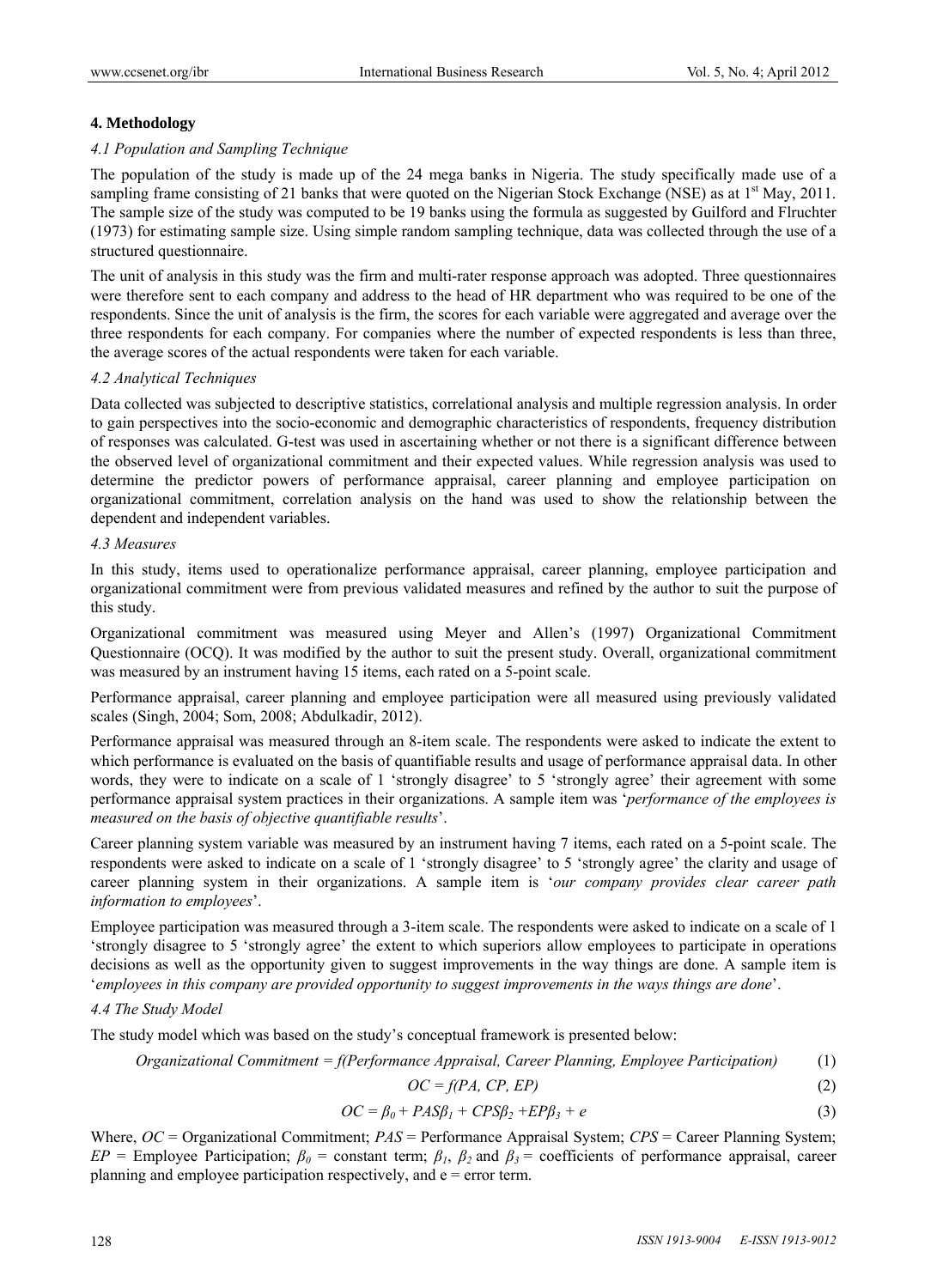## **5. Results**

## *5.1 Demographic Characteristics of the Respondents*

Out of a set of fifty seven (57) questionnaires that were administered to nineteen (19) companies, 34 copies of questionnaire from 14 companies were dully completed and returned. This represented about 60 % response rate.

The analysis is therefore, based on a set of thirty four (34) copies of questionnaire that were returned and found suitable for analysis. The detailed analysis of the demographic characteristics of the respondents is therefore, presented in Table 1 below:

The table shows that of the 34 respondents 22 (65 %) are within the rank of Assistant Managers and above while 35 % are below the managerial position. This gives an indication that the respondents are highly rated employees. 35 % of the respondents are based in the Human Resource Department s of their respective organizations. Those working in the Marketing and Operations departments represent about 24 % and 30 % respectively. Four (4) respondents representing 11 % are working in other departments such as risk management, legal and other supporting units of their respective organizations.

Majority of the respondents 25 (75 %) had put in at least four (4) years of service. This is an indication that the respondents have actually spent enough time in the service to know how the subject matter of this study could affect them. 58 % of the respondents are male, while 14 % are females. Thirty two (32) respondents representing about (84 %) are over 35 years old. The mean age of the respondents is 46.4 years.

## *5.2 Reliability and Validity*

Cronbach alpha reliability test and item-to-total correlation were computed in order to address issues of common method variance and to assess the internal consistency of the multiple scales. Items having low item-to-total correlation may signal that the items do not reflect the particular construct or might have tapped into another dimension of the construct.

From our computations in Table 2 above, the Cronbach alpha of 0.92 is above the minimum threshold of 0.70 as suggested by Nunally and Bernstein (1994), while item-to-total correlations were well above the recommended value of 0.5 (Hair et al., 2005). The result therefore, indicates high internal consistency of the scales.

## *5.3 Test of Hypotheses*

Of the 57 questionnaires distributed to nineteen (19) banks, we received a total of 34 completed and usable questionnaires representing a response rate of about 60 %.

## *Hypothesis One*:

Performance appraisal, career planning and employee participation have no significant effect on organizational commitment.

Results indicate that performance appraisal, career planning and employee participation have significant effect on organizational commitment with a multiple correlation  $(R)$  of 0.84 and an adjusted  $R^2$  of 0.63. This implies that about 63 % of the variation in organizational commitment is adequately explained by the independent variables i.e. performance appraisal, career planning and employee participation. The standardized coefficients of performance appraisal, career planning and employee participation are presented in Table 3 below. This result has thus, provided support for alternative hypotheses one.

## *Hypothesis Two*:

The level of organizational commitment in the Nigerian banking sector is low.

The mean score of organizational commitment was 41.21 out of a possible maximum score of 75 thus, indicating a moderate (54.9 %) extent of employee job commitment in the Nigerian banking sector.

To test the significance of the extent of employee job commitment in the Nigerian banking sector, we computed a G-test with objective of ascertaining whether the extent of organizational commitment as given above significantly differ from the expected extent of commitment. We assert that for strategic HRM to be said to be at least moderately practice in the Nigerian banking sector, the extent of organizational commitment should not be less than 55 % hence; expected values used in the computation of G-test is 55 %.

The critical value of  $X^2$  for degree of freedom of 13 (N-1) at 95 % level of confidence is 22.36. Since the empirical value (i.e. the computed value of G) is 9.039 and it is less than the critical value of 22.36, then the result is statistically insignificant. We therefore, accept the null hypothesis  $(H<sub>0</sub>)$  which states the level of organizational commitment in the Nigerian banking sector is low.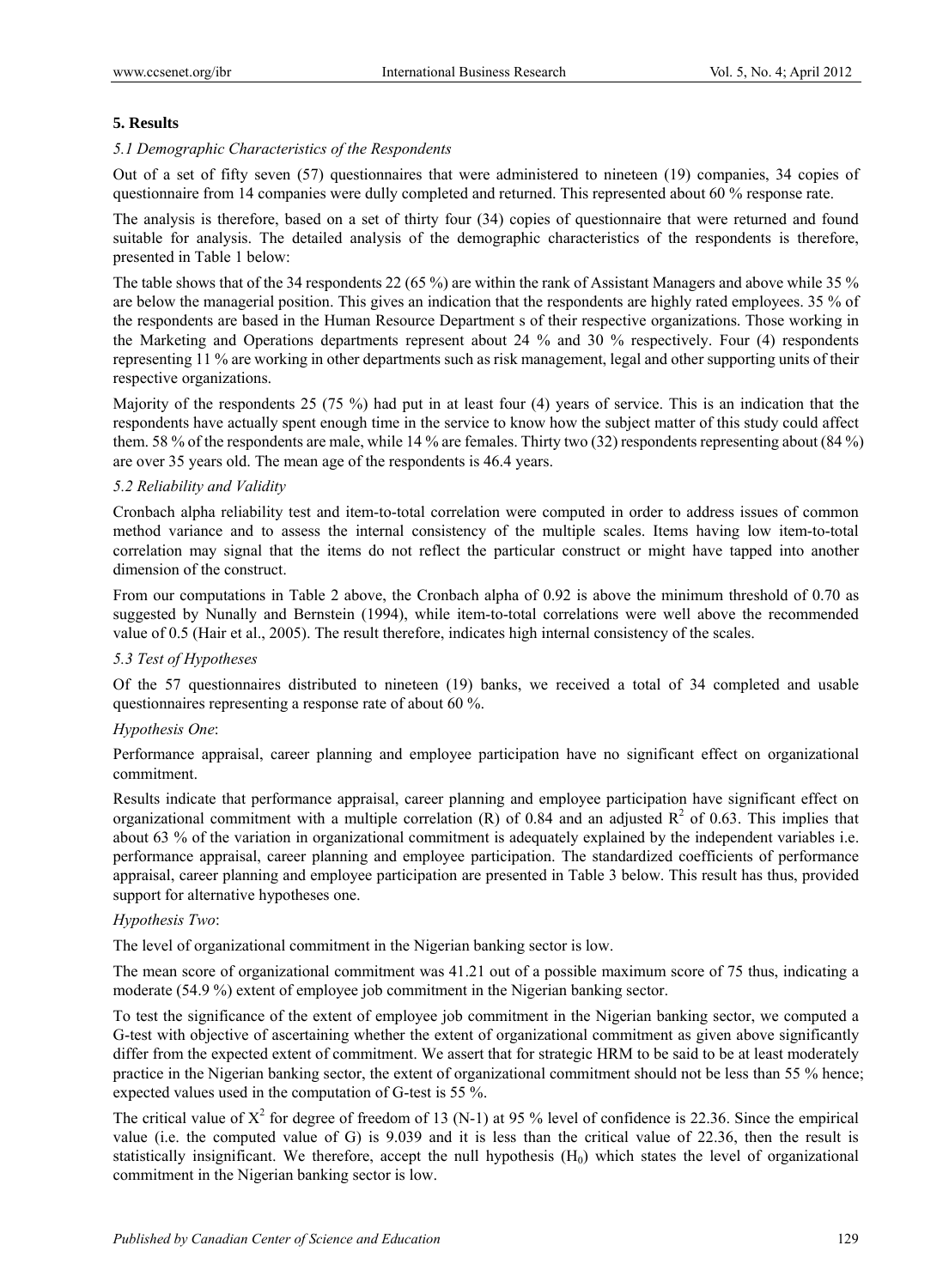# *Hypothesis Three*:

There is no significant relationship between organizational commitment and performance appraisal, career planning and employee participation.

As shown in Table 4 above, there is a significant positive relationship between performance appraisal system and organizational commitment with a zero-order correlation of 0.57. Similarly, career planning system and employee participation were also found to have a significant positive relationship with organizational commitment with correlations of 0.59 and 0.63 respectively.

Overall, the above results provide support for the alternative hypothesis which asserts that there is a significant positive relationship between performance appraisal system, career planning system, employee participation and organizational commitment.

## **6. Discussion of Findings**

The main objective of this study is to examine the effect of performance appraisal, career planning and employee participation on organizational commitment among other key specific objectives. The results of this study have confirmed to some extent that performance appraisal, career planning and employee participation are major antecedents of organizational commitment. The results indicate that performance appraisal, career planning and employee participation all have significant positive effects on organizational commitment. This implies that the higher the levels of these HR practices, the higher the level of employee job commitment and hence, organizational commitment.

Our results also show that the level of organizational commitment in the Nigerian banking sector is low. This has to some extent confirmed our hypothesis that asserted that employees in the Nigerian banking sector are not fully committed to their jobs vis-à-vis their organizations.

Results also indicated that organizational commitment is positively related to employee performance appraisal, career planning and employee participation. It therefore, implies that the higher the level of performance appraisal, career planning and employee participation, the higher the level of organizational commitment.

## **7. Conclusions and Recommendations**

The results of this study have indicated that performance appraisal, career planning and employee participation have positive effect on organizational commitment and that the level of organizational commitment in the Nigerian banking sector is low. The results have, to a large extent, provided evidence for the value added by performance appraisal, career planning and employee participation in enhancing organizational commitment. Be that as it may, questions still need to be asked about the low level of employee job commitment in the Nigerian baking sector. Can this be pass-off as a problem of data specification or even procedure? Or can it be attributed to factors other than performance appraisal, career planning and employee participation? These, I believed, are questions that can be resolved under different settings.

However, for employees to be genuinely committed to their organizations, the study recommends that organizations should make conscious efforts at strategically managing performance appraisal, career planning and employee participation with a view to ensuring effective implementation. This can be achieved through ensuring that:

a. employees have faith in the performance appraisal system;

- b. appraisal system has a strong influence on individual and team behaviour;
- c. the organization provides a clear career path information to employees;
- d. the organization plans for the career and development of employees;
- e. that employees are provided opportunity to suggest improvement in the ways things are done.

## **References**

Armstrong, M. (2006). *A Handbook of Human Resource Management Practice* (10th ed.). London: Kogan Page.

Bergmann, T. J., Lester, S. W., De Meuse, K. P., & Grahn, J. L. (2000). Integrating the three domains of employee commitment: An exploratory study. *Journal of Applied Business Research, 16*(4), 15-26.

Blau, G. (1985). The measurement and prediction of career commitment. *Journal of Occupational Psychology, 58,* 277-88. http://dx.doi.org/10.1111/j.2044-8325.1985.tb00201.x

Brief, A. P. (1998). *Attitudes In and Around the Organizations*. Thousand Oaks, CA: Sage.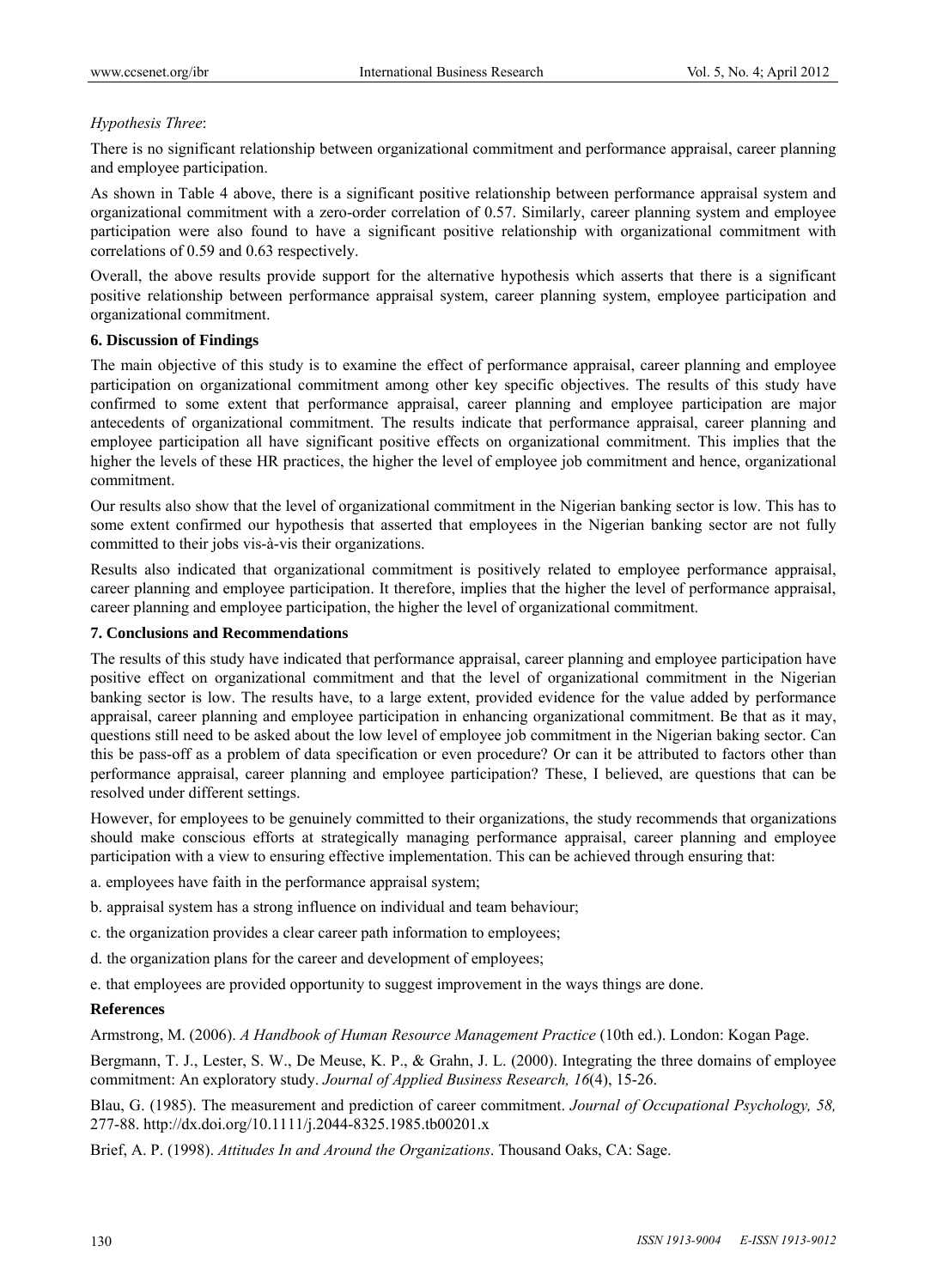Brown, S. P., & Peterson, R. A. (1993). Antecedents and consequences of salesperson job satisfaction: Meta-Analysis and assessment of causal effects. *Journal of Marketing Research, 30*(1), 63-77. http://dx.doi.org/10.2307/3172514

Cohen, A. (1996). On the discriminant validity of the meyer and Allen Measure of organizational commitment: How does it fit with the work commitment construct?. *Educational and Psychological Measurement, 56,* 494-503. http://dx.doi.org/10.1177/0013164496056003011

Cohen, A., & Kirchmeyer, C. (1995). A multidimensional approach to the relations between organizational commitment and nonwork participation. *Journal of Vocational Behavior, 46,* 189-202. http://dx.doi.org/10.1006/jvbe.1995.1012

Dawley, D., Stephens, R., & Stephens, D. (2005). Dimensionality of organizational commitment in volunteer workers: Chamber of commerce board members and role fulfillment. *Journal of vocational Behavior, 67*, 511-525. http://dx.doi.org/10.1016/j.jvb.2004.09.001

Dessler, G. (2008). *Human Resource Management* (11th Ed.)*.* New Jersey: Prentice Hall.

Doyle, M. (1997). Management Development. In I. Beardwell & L. Holden (Eds.), *Human Resource Management: A Contemporary Perspectives* (pp 212-35). London: Pitman.

Dunham, R., Grube, J., & Castaneda, M. (1994). Organizational commitment: The utility of an integrative definition. *Journal of Applied Psychology, 79,* 370-380. http://dx.doi.org/10.1037/0021-9010.79.3.370

Guest, D. E. (1987). Human resource management and industrial relations. *Journal of Management Studies, 14*(5), 503-521. http://dx.doi.org/10.1111/j.1467-6486.1987.tb00460.x

Hair, J. F., Anderson, R. E., Tatham, R. L., & Black, W. C. (2006). *Multivariate Data Analysis*. New Jersey: Prentice Hall International, Inc.

Hartman, C. C. (2000). Organizational commitment: Method scale analysis and test of effects. *International Journal of Organizational Analysis, 8*, 89-109. http://dx.doi.org/10.1108/eb028912

Irving, P., Coleman, D., & Cooper, C. (1997). Further assessments of a three-component model of occupational commitment: Generalizability and differences across occupations. *Journal of Applied Psychology, 82*(3), 444-452. http://dx.doi.org/10.1037/0021-9010.82.3.444

Loui, K. (1995). Understanding employee commitment in the public organization: A study of the Juvenile Detention Center. *International Journal of Public Administration, 18*(8), 1269-1295. http://dx.doi.org/10.1080/01900699508525052

Marchington, M., Wilkinson, A., Ackers, P., & Dundon, A. (2001). *Management Choice and Employee Voice*. London: CIPD.

Meyer, J. P., & Allen, N. J. (1991). A Three-component conceptualization of organizational commitment. *Human Resource Management Review, 1*(1), 61-89. http://dx.doi.org/10.1016/1053-4822(91)90011-Z

Meyer, J. P., & Allen, N. J. (1993). A three component conceptualization of organizational commitment. *Human Resource Management Review, 1*, 61-98. http://dx.doi.org/10.1016/1053-4822(91)90011-Z

Meyer, J. P., & Allen, N. J. (1997). *Commitment in the Workplace*. Thousand Oaks, CA: Sage Publications.

Milkovich, T. G., & Boudreau, W. J. (1998). *Human Resource Management* (8th ed.). Boston: Irwin.

Moynihan, L. M., Boswell, W. R., & Boudreau, W. J. (2000). The influence of job satisfaction and organizational commitment on executive withdrawal and performance. *CAHRS Working Paper* 300-16. Ithaca, NY: Cornell University, School of Industrial and Labor Relations, Center for Advanced Human Resource Studies*.* 

Mueller, C. W., Boyer, E. M., Price, J. L., & Iverson, R. D. (1994). Employee attachment and noncoercive conditions of work: The case of dental hygienists. *Work and Occupations, 21*(2), 179-212. http://dx.doi.org/10.1177/0730888494021002002

Murray, L. P., Gregoire, M. B., & Downey, R. G. (1991). Organizational commitment of management employees in restaurant operations. *Hospitality Research Journal, 14*, 339-348.

Nunally, J. C., & Bernstein, I. H. (1994). *Psychometric Theory.* New York: McGraw-Hill.

Pfeiffer, J. (1994). *Competitive Advantage through People*. Boston: Harvard Business School Press.

Raju, P. M., & Srivastava, R. C. (1994). Factors contributing to commitment to the teaching profession. *International Journal of Educational Management, 8*(5), 7-13. http://dx.doi.org/10.1108/09513549410065684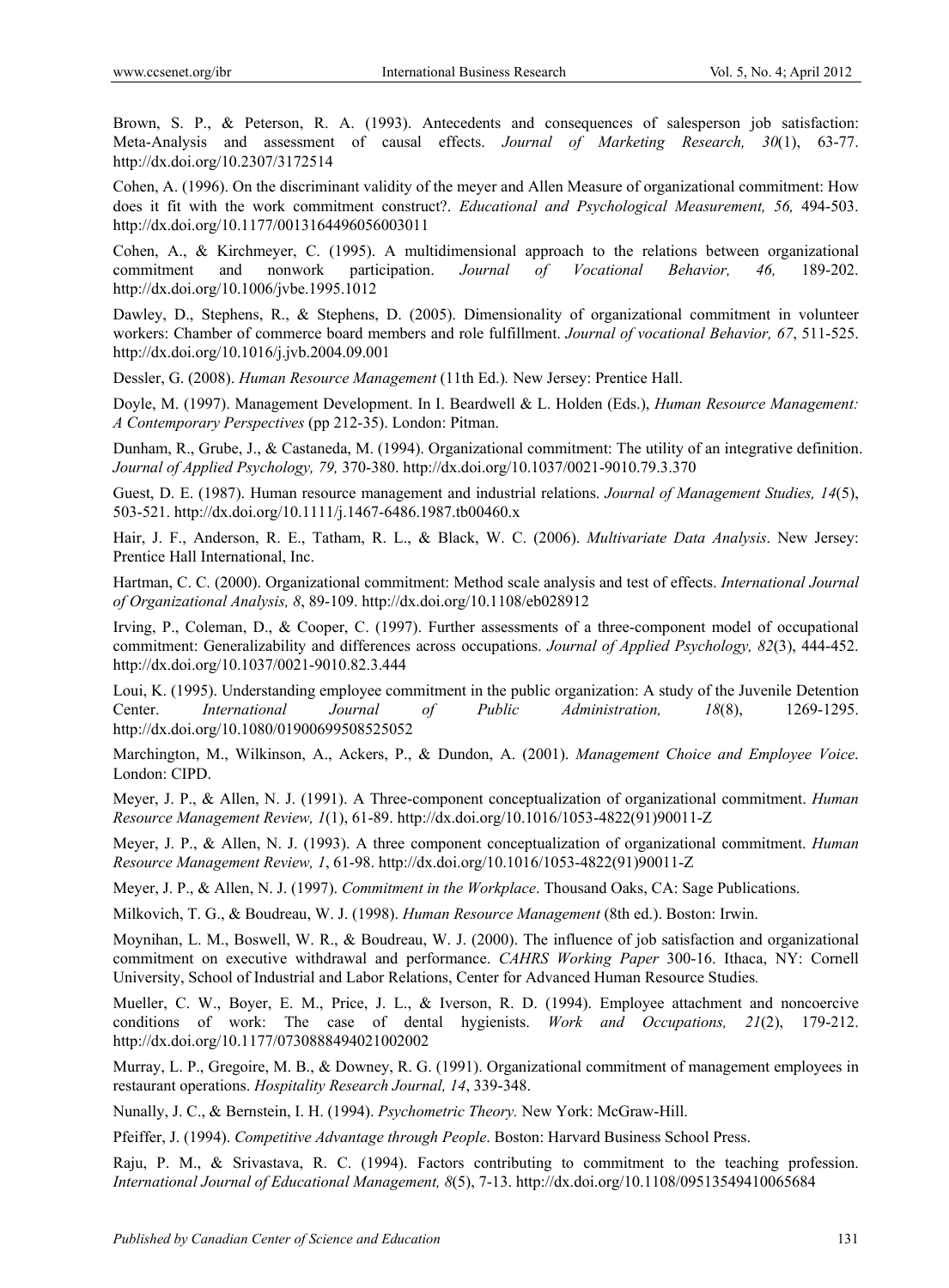Singh, K. (2004). Impact of human resource practices on perceived firm performance in Indian. *Asia Pacific Journal of Human Resources, 42*, 301-317. http://dx.doi.org/10.1177/1038411104048170

Som, A. (2008). Innovative human resource management and corporate performance in the context of economic liberalization in India. *Thunderbird International Business Review, 49*(2), 1-33.

Taunton, R. L., Boyle, D. K., Woods, C. Q., Hansen, H. E., & Bott, M. J. (1997). Manager leadership and retention of hospital staff nurses. *Western Journal of Nursing Research, 19*(2), 205-226. http://dx.doi.org/10.1177/019394599701900206

Verma, A. (1995). Employee Involvement in the Workplace. In M. Gunderson & A. Ponak (Eds.), *Research in Personnel and Human Resource Management*. New Haven, CT: JAI Press.

Yoona, E. (2002). Dual process model of organizational commitment, Job satisfaction and organizational support. *Work and Occupations, 29*(1), 97-124. http://dx.doi.org/10.1177/0730888402029001005

| <b>Characteristics</b>   | Frequency      | Percentage (%) |
|--------------------------|----------------|----------------|
| <b>Job Title</b>         |                |                |
| Senior Managers & Above  | $\,8\,$        | 25             |
| Asst. Managers/Managers  | 14             | 40             |
| Others                   | 12             | 35             |
| <b>Total</b>             | 34             | 100            |
| <b>Departments</b>       |                |                |
| Human Resource           | 12             | 35             |
| Marketing                | 8              | 24             |
| Operations               | 10             | 30             |
| Others                   | $\overline{4}$ | 11             |
| <b>Total</b>             | 34             | 100            |
| <b>Length of Service</b> |                |                |
| Less than 1 Year         | $\overline{2}$ | 5              |
| 1-3 Years                | $\overline{7}$ | 20             |
| 4-5 Years                | 14             | 43             |
| 5 Years & Above          | 11             | 32             |
| <b>Total</b>             | 34             | 100            |
| <b>Sex</b>               |                |                |
| Male                     | 20             | 58             |
| Female                   | 14             | 42             |
| <b>Total</b>             | 34             | 100            |
| Age                      |                |                |
| 30-35 Years              | $\overline{2}$ | 6              |
| 36-45 Years              | 14             | 42             |
| 46-55 Years              | 13             | 37             |
| 56 Years & Above         | 5              | 15             |
| <b>Total</b>             | 34             | 100            |

Table 1. Demographic Characteristics of the Respondents ( $N = 34$ )

*Source:* Author's Computations, 2012.

#### Table 2. Descriptive Statistics and Item-to-Total Correlations

|                               | Mean  | Std. Deviation | Item-to total Correlations |
|-------------------------------|-------|----------------|----------------------------|
| Performance Appraisal System  | 28.43 | 2.74           | .885                       |
| Career Planning System        | 26.14 | 2.63           | .906                       |
| <b>Employee Participation</b> | 10.71 | 0.91           | .707                       |
| Organizational Commitment     | 41.21 | 5.95           | .830                       |

*Source:* Author's Computations Using SPSS, 2012.